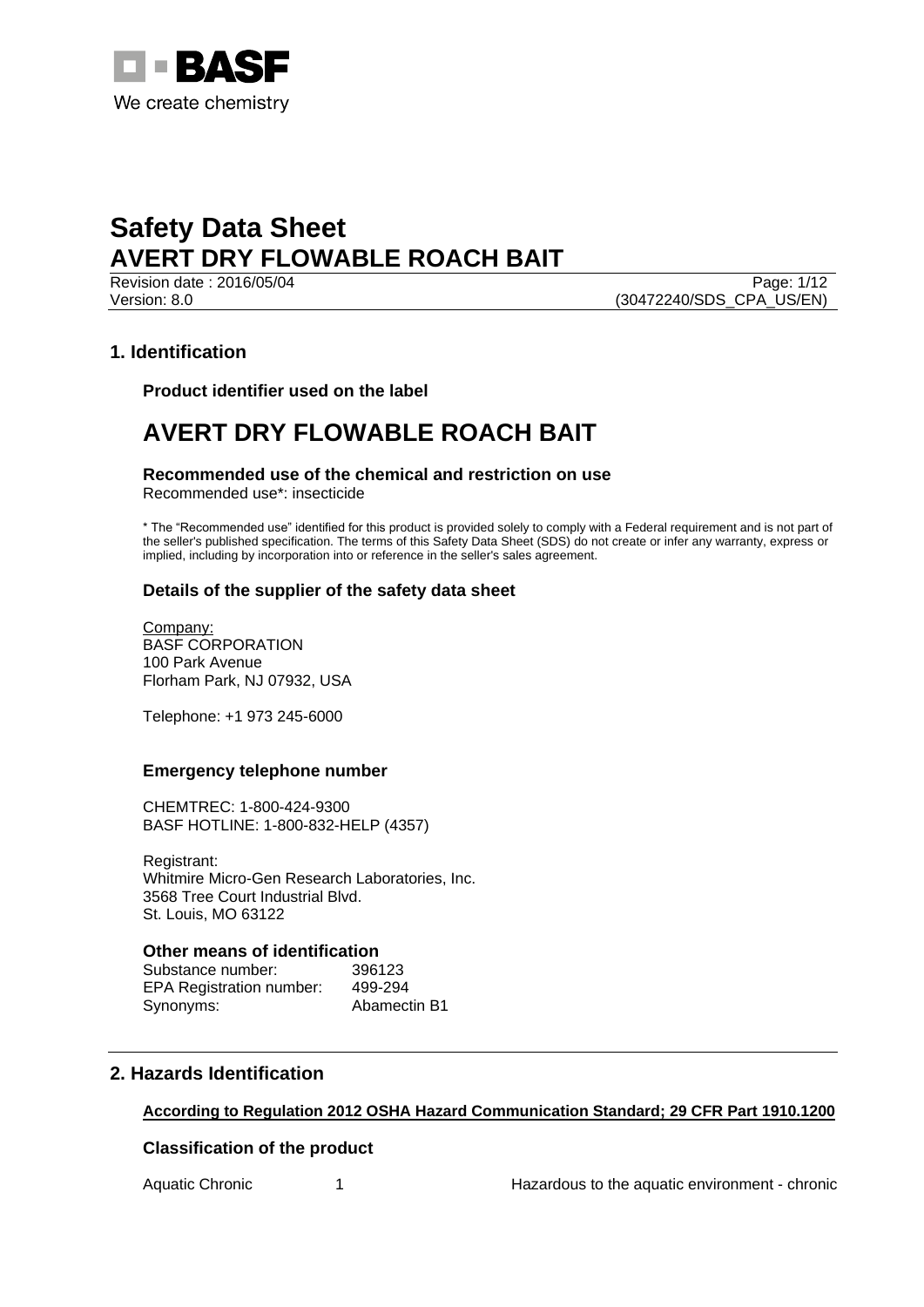Revision date : 2016/05/04 Page: 2/12

Version: 8.0 (30472240/SDS\_CPA\_US/EN)

# **Label elements**

The product does not require a hazard warning label in accordance with GHS criteria.

# **Hazards not otherwise classified**

Labeling of special preparations (GHS):

This product is not combustible in the form in which it is shipped by the manufacturer, but may form a combustible dust through downstream activities (e.g. grinding, pulverizing) that reduce its particle size.

## **According to Regulation 1994 OSHA Hazard Communication Standard; 29 CFR Part 1910.1200**

## **Emergency overview**

CAUTION: KEEP OUT OF REACH OF CHILDREN. KEEP OUT OF REACH OF DOMESTIC ANIMALS. HARMFUL IF SWALLOWED. HARMFUL IF INHALED. HARMFUL IF ABSORBED THROUGH SKIN. Avoid inhalation of dusts. Avoid contact with the skin, eyes and clothing. Wash thoroughly after handling.

# **3. Composition / Information on Ingredients**

## **According to Regulation 2012 OSHA Hazard Communication Standard; 29 CFR Part 1910.1200**

| <b>CAS Number</b> | Weight %      | <b>Chemical name</b> |  |
|-------------------|---------------|----------------------|--|
| 71751-41-2        | $0.05 \%$     | Abamectin            |  |
| 112945-52-5       | $1.0 - 5.0\%$ | Silica               |  |

## **According to Regulation 1994 OSHA Hazard Communication Standard; 29 CFR Part 1910.1200**

71751-41-2 0.05 % Abamectin

**CAS Number Weight % Chemical name** 99.05 % Proprietary ingredients

# **4. First-Aid Measures**

## **Description of first aid measures**

## **General advice:**

Remove contaminated clothing.

First aid providers should wear personal protective equipment to prevent exposure. Remove contaminated clothing. Move person to fresh air. If person is not breathing, call 911 or ambulance, then give artificial respiration, preferably mouth-to-mouth if possible. Call a poison control center or physician for treatment advice. Have the product container or label with you when calling a poison control center or doctor or going for treatment.

## **If inhaled:**

Keep patient calm, remove to fresh air.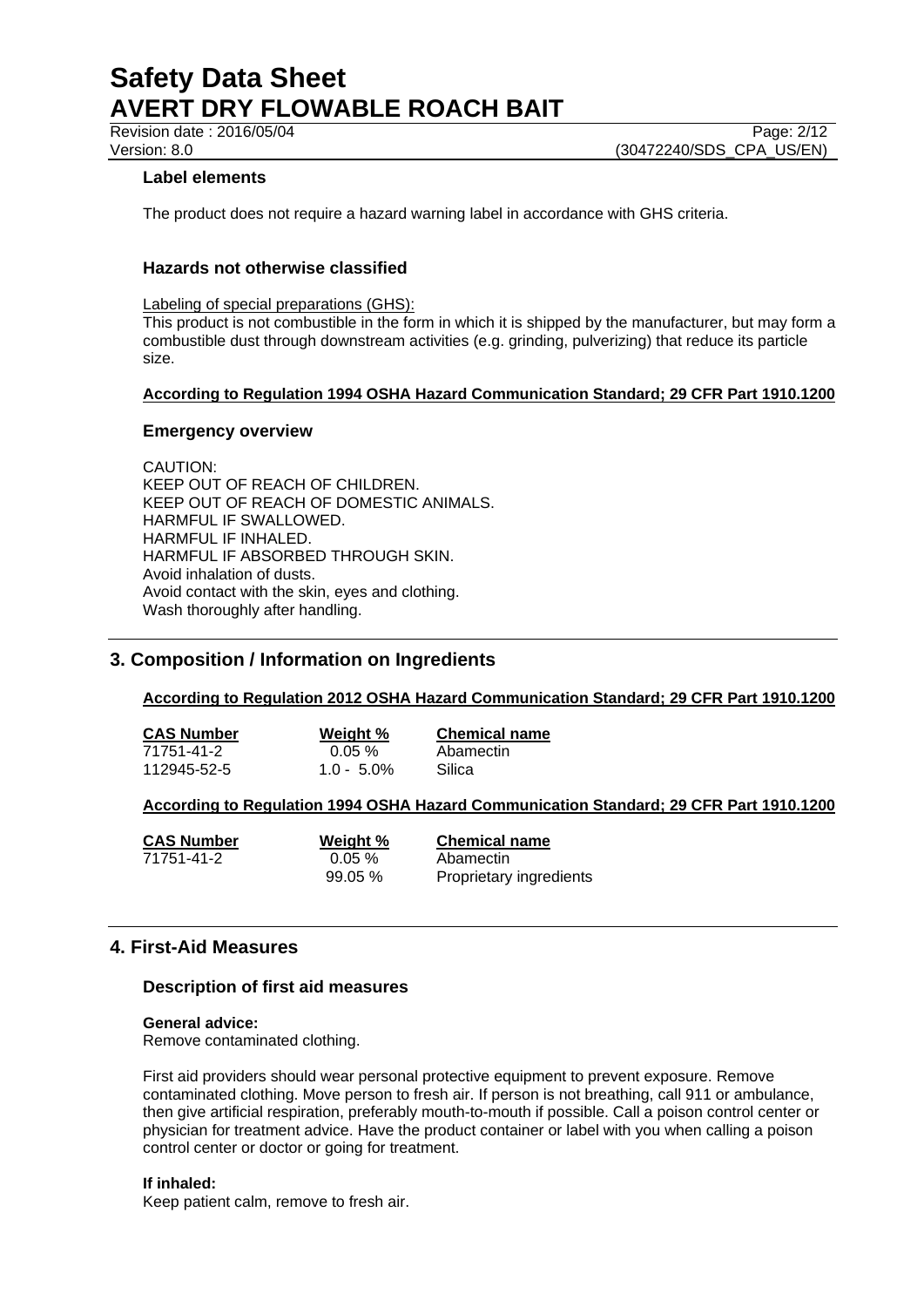Revision date : 2016/05/04 Page: 3/12

Remove the affected individual into fresh air and keep the person calm.

## **If on skin:**

Wash thoroughly with soap and water.

Rinse skin immediately with plenty of water for 15 - 20 minutes.

#### **If in eyes:**

Wash affected eyes for at least 15 minutes under running water with eyelids held open.

Hold eyes open and rinse slowly and gently with water for 15 to 20 minutes. Remove contact lenses, if present, after first 5 minutes, then continue rinsing.

#### **If swallowed:**

Rinse mouth and then drink plenty of water.

Have person sip a glass of water if able to swallow. Do not induce vomiting. Never induce vomiting or give anything by mouth if the victim is unconscious or having convulsions.

## **Most important symptoms and effects, both acute and delayed**

Symptoms: No significant reaction of the human body to the product known.

## **Indication of any immediate medical attention and special treatment needed**

Note to physician

Treatment: Symptomatic treatment (decontamination, vital functions).

# **5. Fire-Fighting Measures**

## **Extinguishing media**

Suitable extinguishing media: dry powder, carbon dioxide, water spray

# **Special hazards arising from the substance or mixture**

Hazards during fire-fighting: carbon monoxide, carbon dioxide, If product is heated above decomposition temperature, toxic vapours will be released. The substances/groups of substances mentioned can be released in case of fire.

## **Advice for fire-fighters**

Protective equipment for fire-fighting: Firefighters should be equipped with self-contained breathing apparatus and turn-out gear.

#### **Further information:**

Evacuate area of all unnecessary personnel. Contain contaminated water/firefighting water. Do not allow to enter drains or waterways. Dusty conditions may ignite explosively in the presence of an ignition source causing flash fire.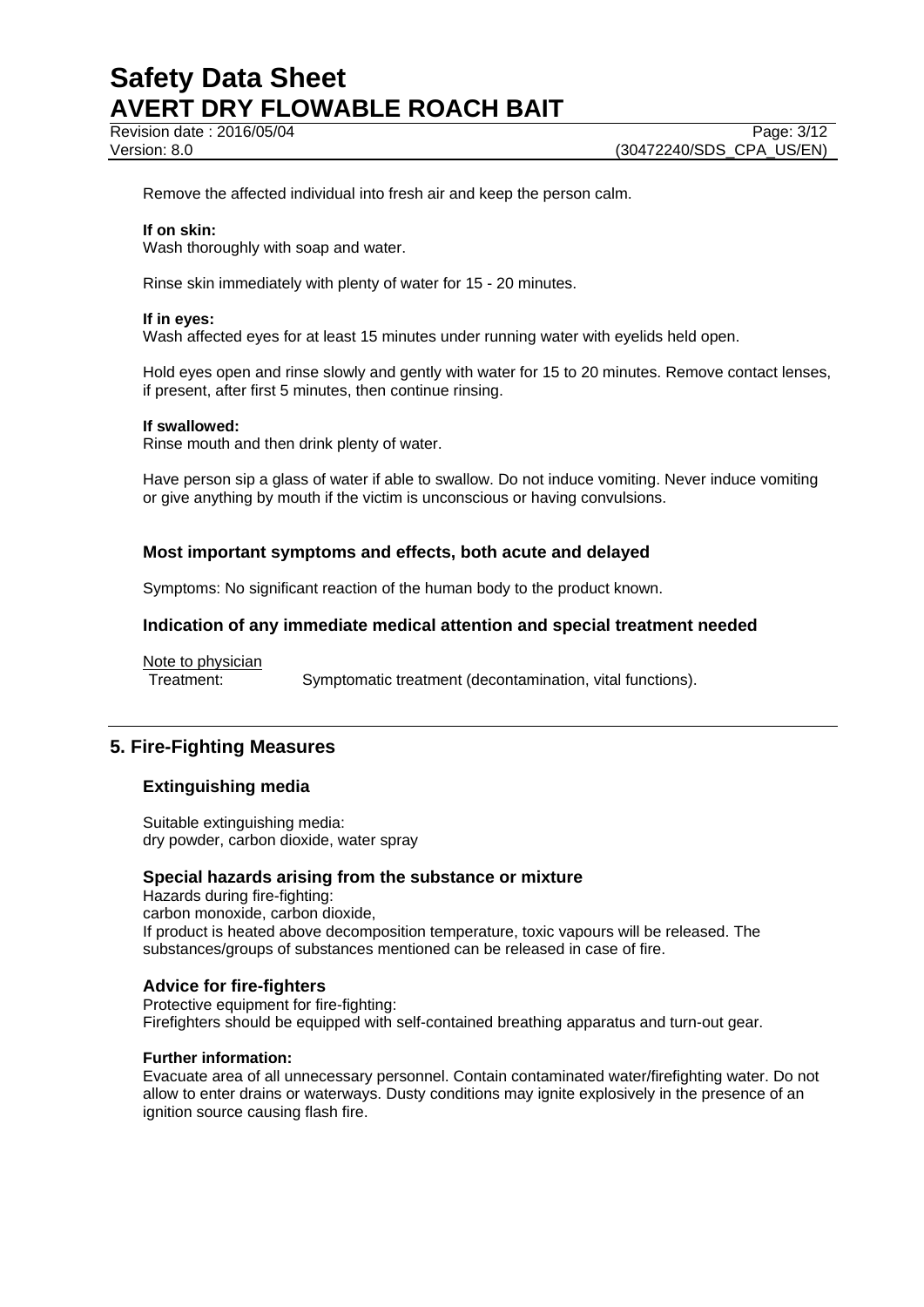Revision date : 2016/05/04 Page: 4/12

# **6. Accidental release measures**

# Further accidental release measures:

Avoid dispersal of dust in the air (i.e., clearing dust surfaces with compressed air). Avoid the formation and build-up of dust - danger of dust explosion. Dust in sufficient concentration can result in an explosive mixture in air. Handle to minimize dusting and eliminate open flame and other sources of ignition.

# **Personal precautions, protective equipment and emergency procedures**

Take appropriate protective measures. Clear area. Shut off source of leak only under safe conditions. Extinguish sources of ignition nearby and downwind. Ensure adequate ventilation. Wear suitable personal protective clothing and equipment.

#### **Environmental precautions**

Do not discharge into the subsoil/soil. Do not discharge into drains/surface waters/groundwater. Contain contaminated water/firefighting water. A spill of or in excess of the reportable quantity requires notification to state, local and national emergency authorities. This product is not regulated by CERCLA ('Superfund').

# **Methods and material for containment and cleaning up**

Dike spillage. Sweep/shovel up. Avoid raising dust. Use wet cleaning methods when applicable. Place into suitable containers for reuse or disposal in a licensed facility. Spilled substance/product should be recovered and applied according to label rates whenever possible. If application of spilled substance/product is not possible, then spills should be contained, solidified, and placed in suitable containers for disposal. After decontamination, spill area can be washed with water. Collect wash water for approved disposal.

# **7. Handling and Storage**

## **Precautions for safe handling**

RECOMMENDATIONS ARE FOR MANUFACTURING, COMMERCIAL BLENDING, AND PACKAGING WORKERS. PESTICIDE APPLICATORS & WORKERS must refer to the Product Label and Directions for Use attached to the product. Provide good ventilation of working area (local exhaust ventilation if necessary). Keep away from sources of ignition - No smoking. Keep container tightly sealed. Protect against heat. Handle and open container with care. Do not open until ready to use. Once container is opened, content should be used as soon as possible. Provide means for controlling leaks and spills. Follow label warnings even after container is emptied. The substance/ product may be handled only by appropriately trained personnel. Avoid all direct contact with the substance/product. Avoid contact with the skin, eyes and clothing. Avoid inhalation of dusts/mists/vapours. Wear suitable personal protective clothing and equipment.

#### Protection against fire and explosion:

The relevant fire protection measures should be noted. Fire extinguishers should be kept handy. Avoid all sources of ignition: heat, sparks, open flame. Avoid extreme heat. Ground all transfer equipment properly to prevent electrostatic discharge. Electrostatic discharge may cause ignition. Avoid dust formation. Dust in sufficient concentration can result in an explosive mixture in air. Handle to minimize dusting and eliminate open flame and other sources of ignition. Routine housekeeping should be instituted to ensure that dusts do not accumulate on surfaces. Dry powders can build static electricity charges when subjected to the friction of transfer and mixing operations. Provide adequate precautions, such as electrical grounding and bonding, or inert atmospheres. Refer to NFPA 654, Standard for the Prevention of Fire and Dust Explosions from the Manufacturing, Processing, and Handling of Combustible Particulate Solids (2013 Edition) for safe handling.

## **Conditions for safe storage, including any incompatibilities**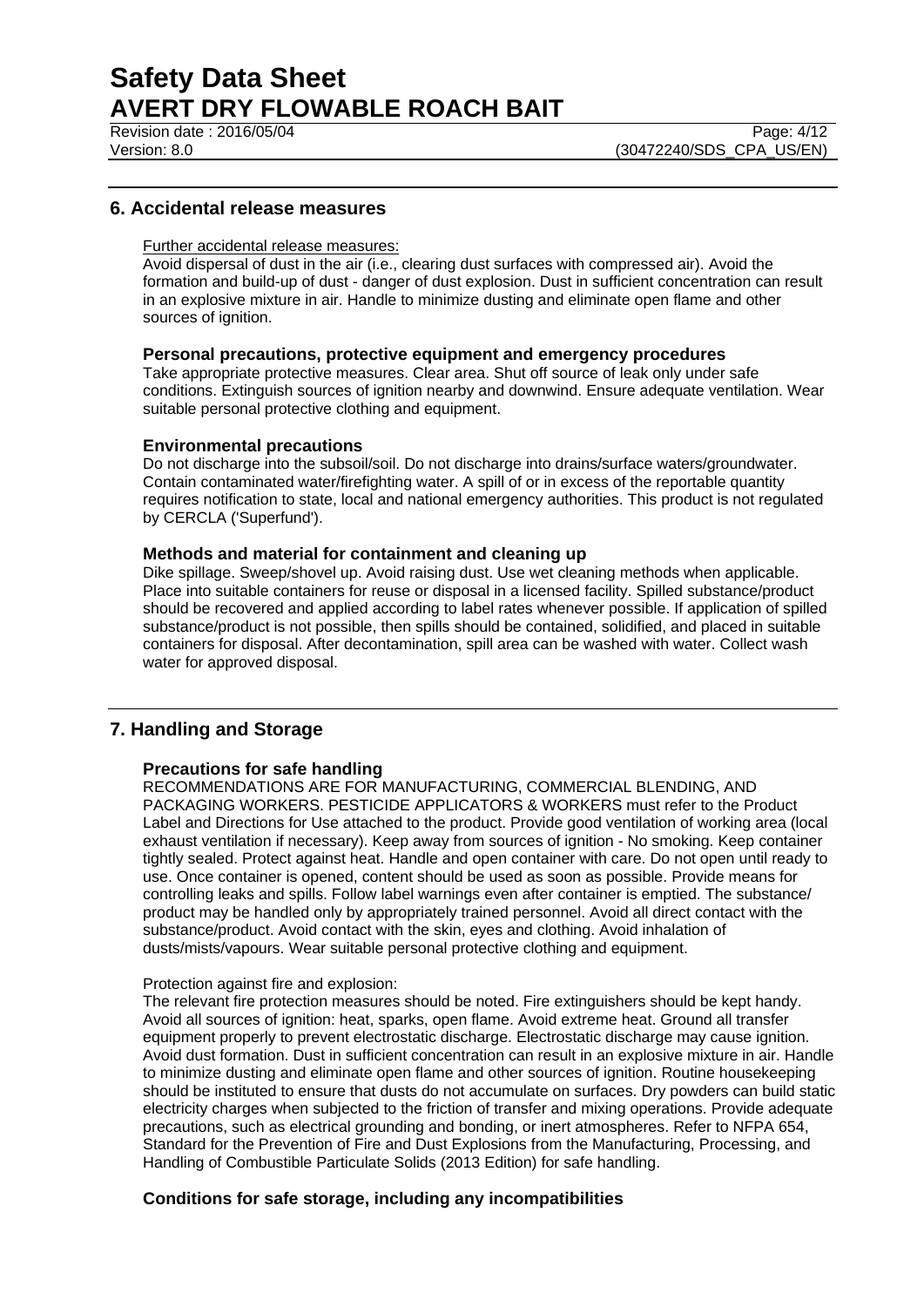Revision date : 2016/05/04 Page: 5/12

Version: 8.0 (30472240/SDS\_CPA\_US/EN)

Segregate from incompatible substances. Segregate from foods and animal feeds. Segregate from textiles and similar materials.

Further information on storage conditions: Keep only in the original container in a cool, dry, wellventilated place away from ignition sources, heat or flame. Protect containers from physical damage. Protect against contamination. The authority permits and storage regulations must be observed.

Storage stability:

May be kept indefinitely if stored properly.

If an expiry date is mentioned on the packaging/label this takes priority over the statements on storage duration in this safety data sheet.

Protect from temperatures above: 20 °C

Changes in the properties of the product may occur if substance/product is stored above indicated temperature for extended periods of time.

# **8. Exposure Controls/Personal Protection**

**Users of a pesticidal product should refer to the product label for personal protective equipment requirements.**

# **Components with occupational exposure limits**

| Silica | OSHA PEL | TWA value 20 millions of particles per cubic foot<br>of air; TWA value $0.8 \text{ mg/m3}$ ;<br>The exposure limit is calculated from the<br>equation, 80/(%SiO2), using a value of 100%<br>SiO2. Lower percentages of SiO2 will yield higher |
|--------|----------|-----------------------------------------------------------------------------------------------------------------------------------------------------------------------------------------------------------------------------------------------|
|        |          | exposure limits.                                                                                                                                                                                                                              |

## **Advice on system design:**

Whenever possible, engineering controls should be used to minimize the need for personal protective equipment. It is recommended that all dust control equipment such as local exhaust ventilation and material transport systems involved in handling of this product contain explosion relief vents or an explosion suppression system or an oxygen deficient environment. Ensure that dusthandling systems (such as exhaust ducts, dust collectors, vessels, and processing equipment) are designed in a manner to prevent the escape of dust into the work area (i.e., there is no leakage from the equipment). Use only appropriately classified electrical equipment and powered industrial trucks.

## **Personal protective equipment**

# **RECOMMENDATIONS FOR MANUFACTURING, COMMERCIAL BLENDING, AND PACKAGING WORKERS:**

## **Respiratory protection:**

Wear respiratory protection if ventilation is inadequate. Breathing protection if breathable aerosols/dust are formed.

# **Hand protection:**

Chemical resistant protective gloves, Protective glove selection must be based on the user's assessment of the workplace hazards.

## **Eye protection:**

Safety glasses with side-shields. Tightly fitting safety goggles (chemical goggles). Wear face shield if splashing hazard exists.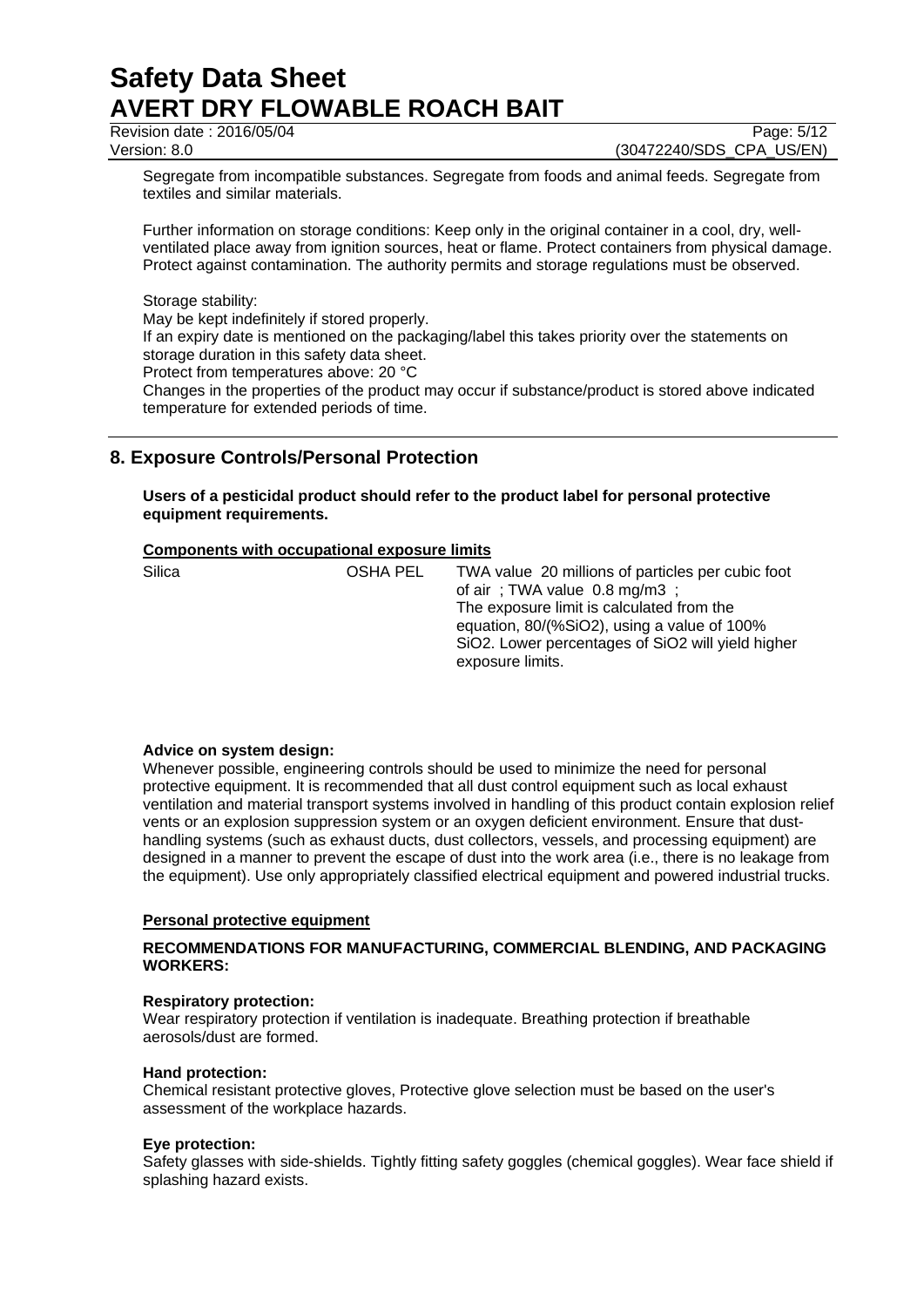**Revision date : 2016/05/04** Page: 6/12

Version: 8.0 (30472240/SDS\_CPA\_US/EN)

# **Body protection:**

Body protection must be chosen depending on activity and possible exposure, e.g. head protection, apron, protective boots, chemical-protection suit.

# **General safety and hygiene measures:**

RECOMMENDATIONS FOR MANUFACTURING, COMMERCIAL BLENDING, AND PACKAGING WORKERS Wear long sleeved work shirt and long work pants in addition to other stated personal protective equipment. Work place should be equipped with a shower and an eye wash. Handle in accordance with good industrial hygiene and safety practice. Personal protective equipment should be decontaminated prior to reuse. Gloves must be inspected regularly and prior to each use. Replace if necessary (e.g. pinhole leaks). Take off immediately all contaminated clothing. Store work clothing separately. Hands and/or face should be washed before breaks and at the end of the shift. No eating, drinking, smoking or tobacco use at the place of work. Keep away from food, drink and animal feeding stuffs.

# **9. Physical and Chemical Properties**

| Form:                  | powder                                                       |
|------------------------|--------------------------------------------------------------|
| Odour:                 | mild, of yeast                                               |
| Odour threshold:       | Not determined due to potential health hazard by inhalation. |
| Colour:                | brown                                                        |
| pH value:              | approx. $4 - 6$                                              |
|                        | $(1\%$ (m), 20 °C)                                           |
| Melting point:         | not applicable, The data refers to the                       |
|                        | carrier material.                                            |
| Boiling point:         | The product is a non-volatile solid.                         |
| Flash point:           | not applicable                                               |
| Lower explosion limit: | As a result of our experience with this                      |
|                        | product and our knowledge of its                             |
|                        | composition we do not expect any                             |
|                        | hazard as long as the product is used                        |
|                        | appropriately and in accordance with                         |
|                        | the intended use.                                            |
| Upper explosion limit: | As a result of our experience with this                      |
|                        | product and our knowledge of its                             |
|                        | composition we do not expect any                             |
|                        | hazard as long as the product is used                        |
|                        | appropriately and in accordance with                         |
|                        | the intended use.                                            |
| Bulk density:          | approx. 619 kg/m3                                            |
|                        | (23 °C)                                                      |
|                        | Apparent density after tamping                               |
| Vapour density:        | not applicable                                               |
| Self-ignition          | not determined                                               |
| temperature:           |                                                              |
| Thermal decomposition: | carbon monoxide, carbon dioxide                              |
|                        | Stable at ambient temperature. If product is heated above    |
|                        | decomposition temperature toxic vapours may be released. To  |
|                        | avoid thermal decomposition, do not overheat.                |
| Solubility in water:   | insoluble                                                    |
| Evaporation rate:      | not applicable                                               |
| Other Information:     | If necessary, information on other physical and chemical     |
|                        | parameters is indicated in this section.                     |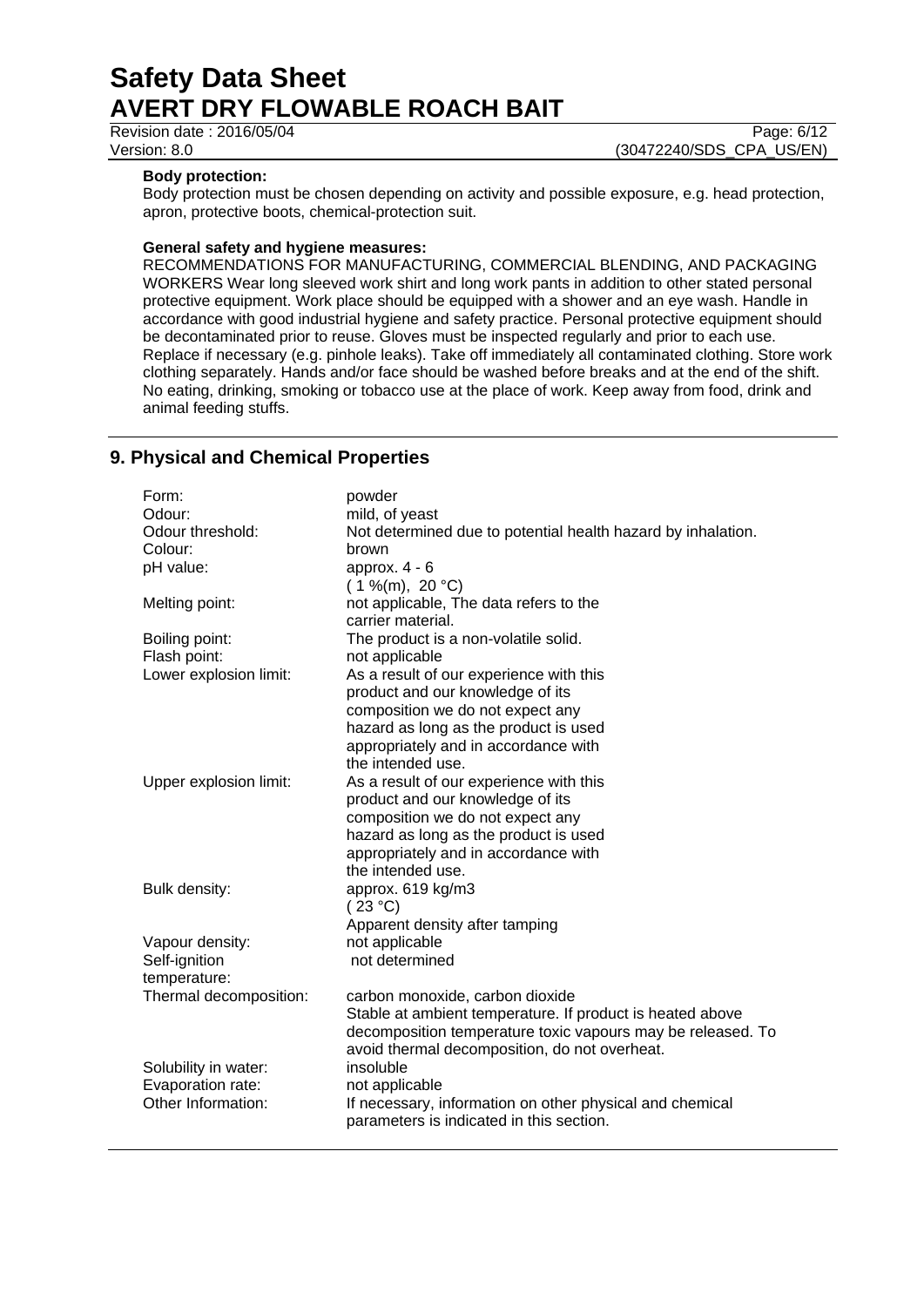Revision date : 2016/05/04 Page: 7/12

Version: 8.0 (30472240/SDS\_CPA\_US/EN)

# **10. Stability and Reactivity**

# **Reactivity**

No hazardous reactions if stored and handled as prescribed/indicated.

Corrosion to metals: Corrosive effects to metal are not anticipated.

Oxidizing properties: Not an oxidizer.

## **Chemical stability**

The product is stable if stored and handled as prescribed/indicated.

#### **Possibility of hazardous reactions**

No hazardous reactions if stored and handled as prescribed/indicated.

## **Conditions to avoid**

Avoid all sources of ignition: heat, sparks, open flame. Avoid prolonged storage. Avoid electro-static discharge. Avoid contamination. Avoid prolonged exposure to extreme heat. Avoid extreme temperatures. This product may form an explosive mixture if: 1. the dust is suspended in the atmosphere as a dust cloud AND 2. the concentration of the dust is above the lower explosion limit (LEL) AND 3. the limiting oxygen concentration (LOC) is exceeded.

## **Incompatible materials**

caustics

# **Hazardous decomposition products**

Decomposition products: Hazardous decomposition products: No hazardous decomposition products if stored and handled as prescribed/indicated.

Thermal decomposition: Possible thermal decomposition products: carbon monoxide, carbon dioxide Stable at ambient temperature. If product is heated above decomposition temperature toxic vapours may be released. To avoid thermal decomposition, do not overheat.

# **11. Toxicological information**

## **Primary routes of exposure**

Routes of entry for solids and liquids are ingestion and inhalation, but may include eye or skin contact. Routes of entry for gases include inhalation and eye contact. Skin contact may be a route of entry for liquefied gases.

# **Acute Toxicity/Effects**

#### Acute toxicity

Assessment of acute toxicity: Relatively nontoxic after single ingestion. Slightly toxic after short-term skin contact.

Oral Type of value: LD50 Species: rat (male/female)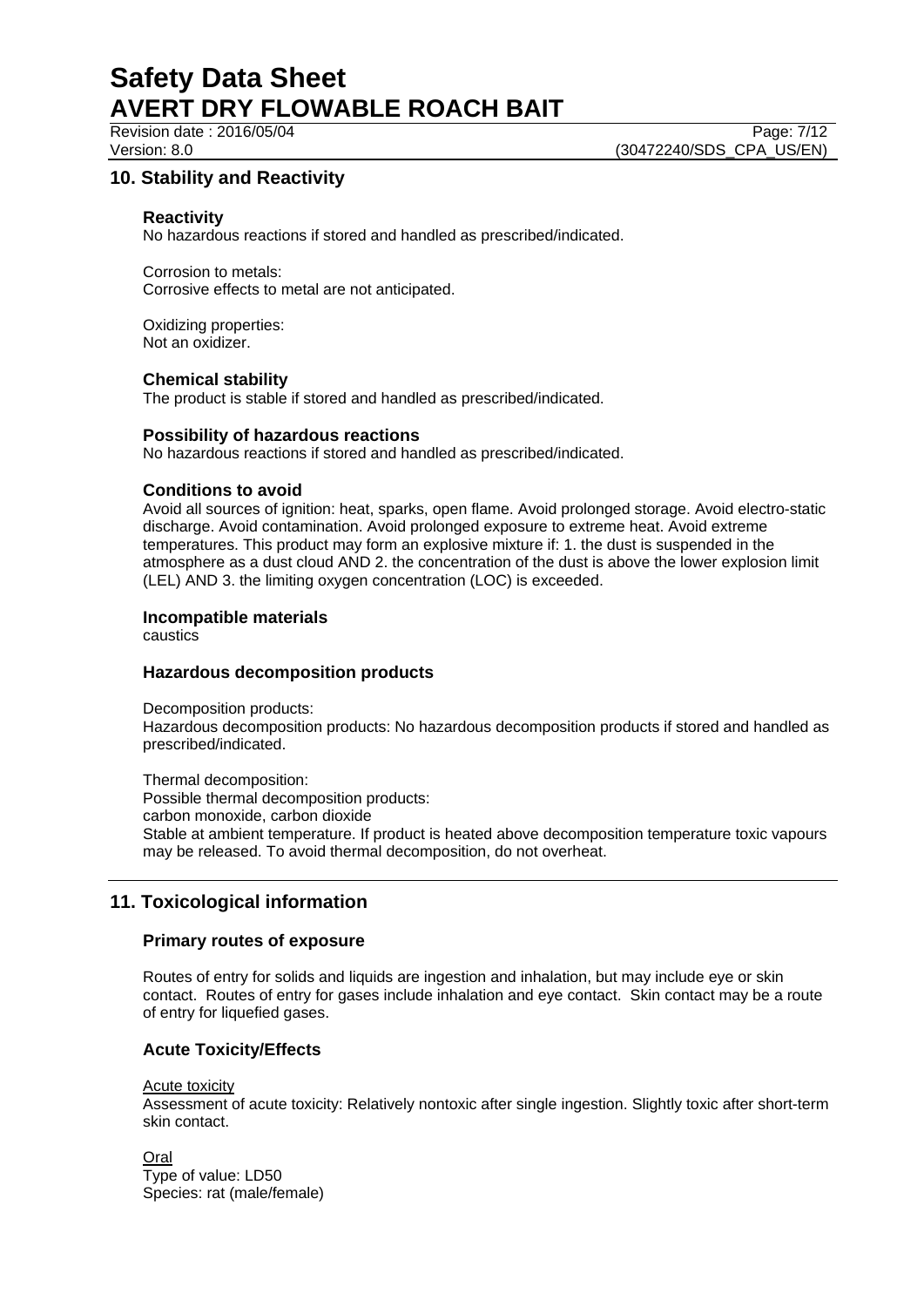Revision date : 2016/05/04 Page: 8/12

Version: 8.0 **(30472240/SDS\_CPA\_US/EN)** 

Value: > 5,000 mg/kg No mortality was observed.

Inhalation Type of value: LC50 Species: rat Value: > 5.0 mg/l (calculated) The product has not been tested. The statement has been derived from the properties of the individual components.

Type of value: ATE Value: > 5.0000 mg/l Determined for dust

Dermal Type of value: LD50 Species: rabbit (male/female) Value: > 2,000 mg/kg No mortality was observed.

Assessment other acute effects Assessment of STOT single: The available information is not sufficient for evaluation.

The product has not been tested. The statement has been derived from the properties of the individual components.

Irritation / corrosion Assessment of irritating effects: May cause slight but temporary irritation to the eyes. Contact may result in skin irritation.

**Skin** Species: rabbit Result: non-irritant Method: Primary skin irritation test

Eye Species: rabbit Result: non-irritant Method: Primary eye irritation test

**Sensitization** 

Assessment of sensitization: The product has not been tested. The statement has been derived from the properties of the individual components. There is no evidence of a skin-sensitizing potential.

*Information on: Abamectin Guinea pig maximization test Species: guinea pig Result: Non-sensitizing. Method: OECD Guideline 406* ----------------------------------

# **Chronic Toxicity/Effects**

## Repeated dose toxicity

Assessment of repeated dose toxicity: The product has not been tested. The statement has been derived from the properties of the individual components. A health hazard potential can essentially be excluded based on the low concentration of the component in the product.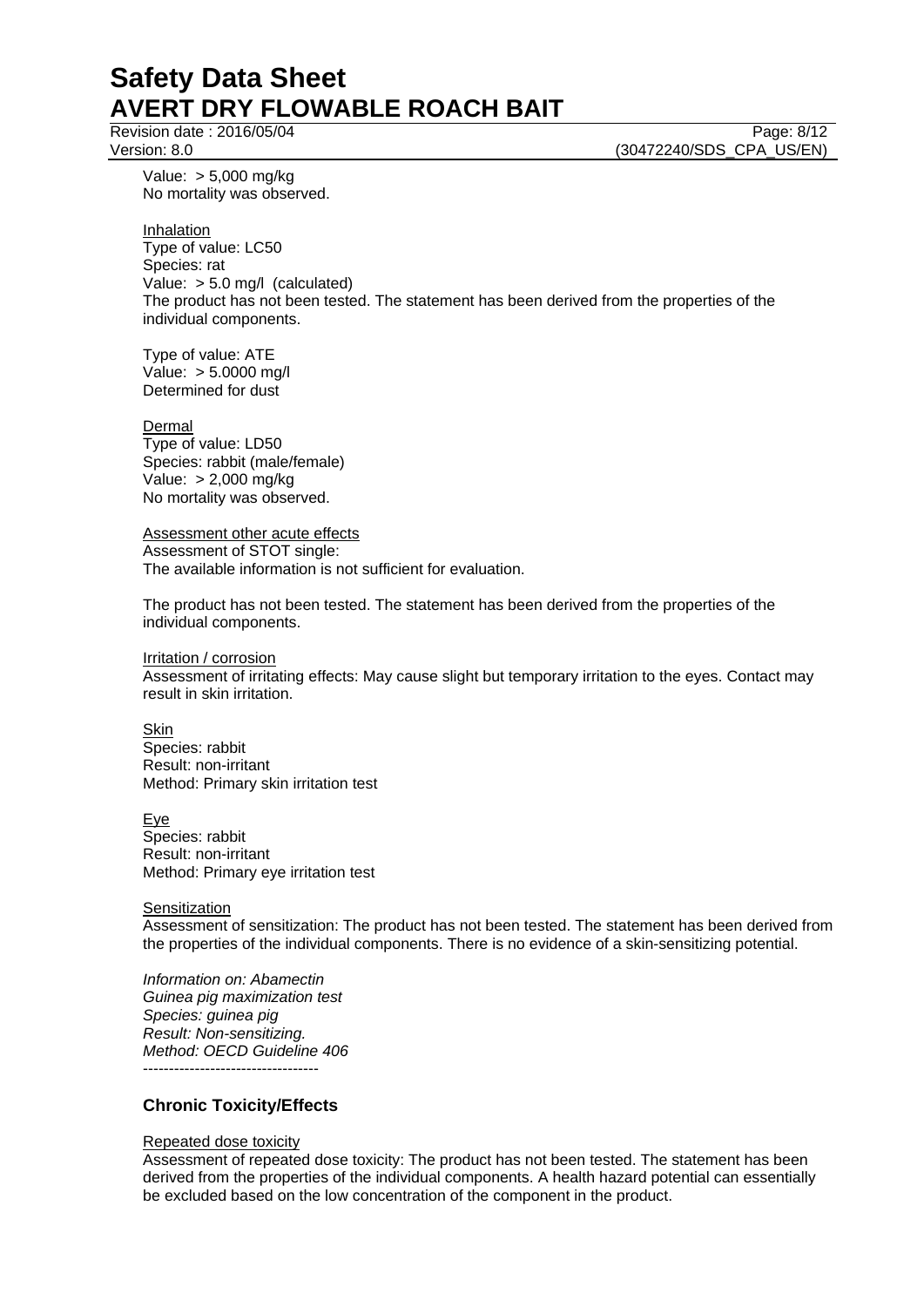Revision date : 2016/05/04 Page: 9/12

#### *Information on: Abamectin*

*Assessment of repeated dose toxicity:* Repeated inhalation exposure to small quantities may affect certain organs.

*Repeated oral exposure to small quantities may affect certain organs.*

----------------------------------

#### Genetic toxicity

Assessment of mutagenicity: The product has not been tested. The statement has been derived from the properties of the individual components. Mutagenicity tests revealed no genotoxic potential.

#### **Carcinogenicity**

Assessment of carcinogenicity: The product has not been tested. The statement has been derived from the properties of the individual components. The results of various animal studies gave no indication of a carcinogenic effect.

#### Reproductive toxicity

Assessment of reproduction toxicity: The product has not been tested. The statement has been derived from the properties of the individual components. The results of animal studies gave no indication of a fertility impairing effect.

#### **Teratogenicity**

Assessment of teratogenicity: The product has not been tested. The statement has been derived from the properties of the individual components. A health hazard potential can essentially be excluded based on the low concentration of the component in the product.

#### *Information on: Abamectin*

*Assessment of teratogenicity: Indications of possible developmental toxicity/teratogenicity were seen in animal studies.*

*Causes developmental effects in animals at high, maternally toxic doses.*

----------------------------------

# **Symptoms of Exposure**

No significant reaction of the human body to the product known.

# **12. Ecological Information**

# **Toxicity**

Aquatic toxicity Assessment of aquatic toxicity: Very toxic (acute effect) to fish. Very toxic (acute effect) to aquatic invertebrates. Acutely toxic for aquatic plants.

#### Toxicity to fish

*Information on: Abamectin LC50 (96 h) 0.0036 mg/l, Oncorhynchus mykiss* ----------------------------------

## Aquatic invertebrates

*Information on: Abamectin EC50 (48 h) 0.00034 mg/l, Daphnia magna*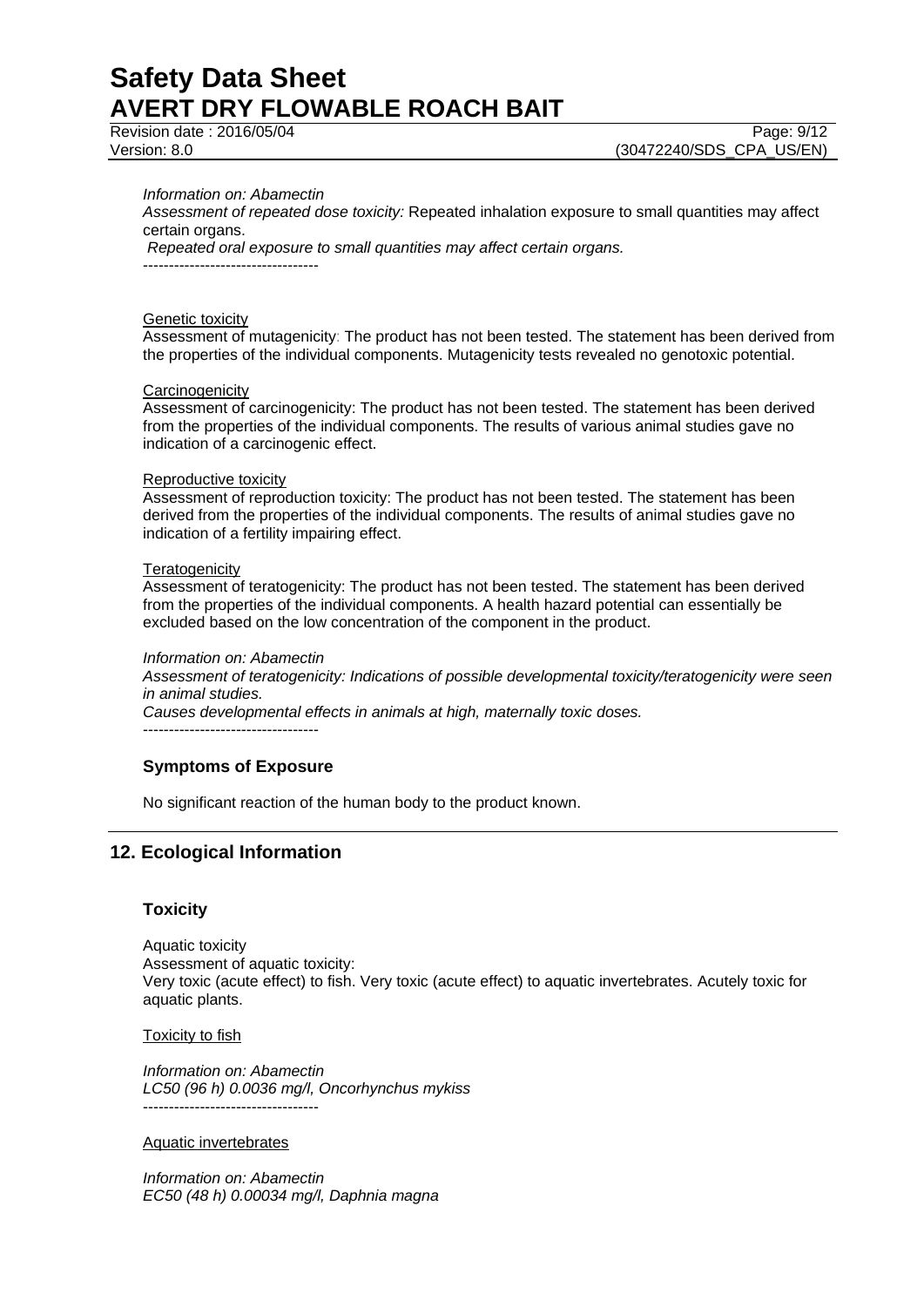Revision date : 2016/05/04 Page: 10/12

Version: 8.0 (30472240/SDS\_CPA\_US/EN)

----------------------------------

#### Aquatic plants

*Information on: Abamectin EC50 (72 h) > 0.00159 mg/l, Pseudokirchneriella subcapitata* ----------------------------------

# **Persistence and degradability**

Assessment biodegradation and elimination (H2O) The product has not been tested. The statement has been derived from the properties of the individual components.

## **Bioaccumulative potential**

Assessment bioaccumulation potential The product has not been tested. The statement has been derived from the properties of the individual components.

Assessment bioaccumulation potential

*Information on: Abamectin*

*Accumulation in organisms is not to be expected.* ----------------------------------

## **Mobility in soil**

Assessment transport between environmental compartments The product has not been tested. The statement has been derived from the properties of the individual components.

*Information on: Abamectin*

*Following exposure to soil, adsorption to solid soil particles is probable, therefore contamination of groundwater is not expected.* ----------------------------------

# **13. Disposal considerations**

## **Waste disposal of substance:**

Pesticide wastes are regulated. If pesticide wastes cannot be disposed of according to label instructions, contact the State Pesticide or Environmental Control Agency or the Hazardous Waste representative at the nearest EPA Regional Office for guidance.

## **Container disposal:**

Rinse thoroughly at least three times (triple rinse) in accordance with EPA recommendations. Consult state or local disposal authorities for approved alternative procedures such as container recycling. Recommend crushing, puncturing or other means to prevent unauthorized use of used containers.

# **14. Transport Information**

**Land transport** USDOT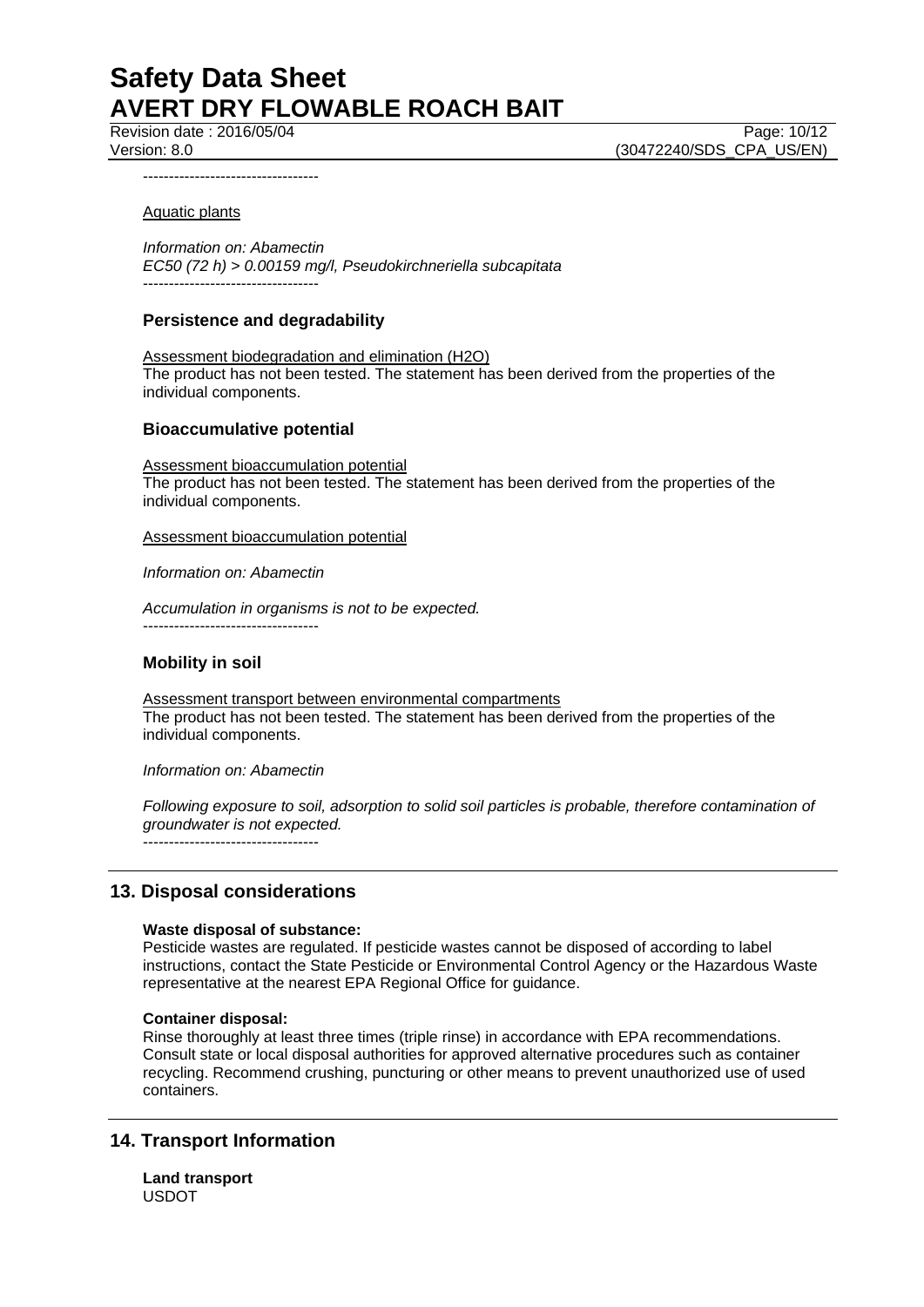Revision date : 2016/05/04 Page: 11/12

Version: 8.0 (30472240/SDS\_CPA\_US/EN)

#### Not classified as a dangerous good under transport regulations

| Sea transport<br>IMDG                                                                                        |                                                                                                                           |
|--------------------------------------------------------------------------------------------------------------|---------------------------------------------------------------------------------------------------------------------------|
| Hazard class:<br>Packing group:<br>ID number:<br>Hazard label:<br>Marine pollutant:<br>Proper shipping name: | 9<br>Ш<br><b>UN 3077</b><br>9, EHSM<br>YES.<br>ENVIRONMENTALLY HAZARDOUS SUBSTANCE, SOLID, N.O.S.<br>(contains ABAMECTIN) |
| Air transport<br><b>IATA/ICAO</b>                                                                            |                                                                                                                           |
| Hazard class:<br>Packing group:<br>ID number:<br>Hazard label:<br>Proper shipping name:                      | 9<br>Ш<br><b>UN 3077</b><br>9, EHSM<br>ENVIRONMENTALLY HAZARDOUS SUBSTANCE, SOLID, N.O.S.<br>(contains ABAMECTIN)         |

# **15. Regulatory Information**

# **Federal Regulations**

| <b>Registration status:</b>                |  |                               |  |  |
|--------------------------------------------|--|-------------------------------|--|--|
| Crop Protection TSCA, US released / exempt |  |                               |  |  |
| Chemical                                   |  | TSCA, US blocked / not listed |  |  |

**EPCRA 311/312 (Hazard categories):** Acute; Chronic

| <b>CAS Number</b> | <b>Chemical name</b> |
|-------------------|----------------------|
| 112945-52-5       | Silica               |
| 112945-52-5       | Silica               |
|                   |                      |

**CA Prop. 65:**

CA PROP 65: An assessment has determined that there is no significant risk present.

**NFPA Hazard codes:** Health : 1 Fire: 2 Reactivity: 1 Special:

## **Labeling requirements under FIFRA**

This chemical is a pesticide product registered by the Environmental Protection Agency and is subject to certain labeling requirements under federal pesticide law. These requirements differ from the classification criteria and hazard information required for safety data sheets, and workplace labels of non-pesticide chemicals. Following is the hazard information as required on the pesticide label.